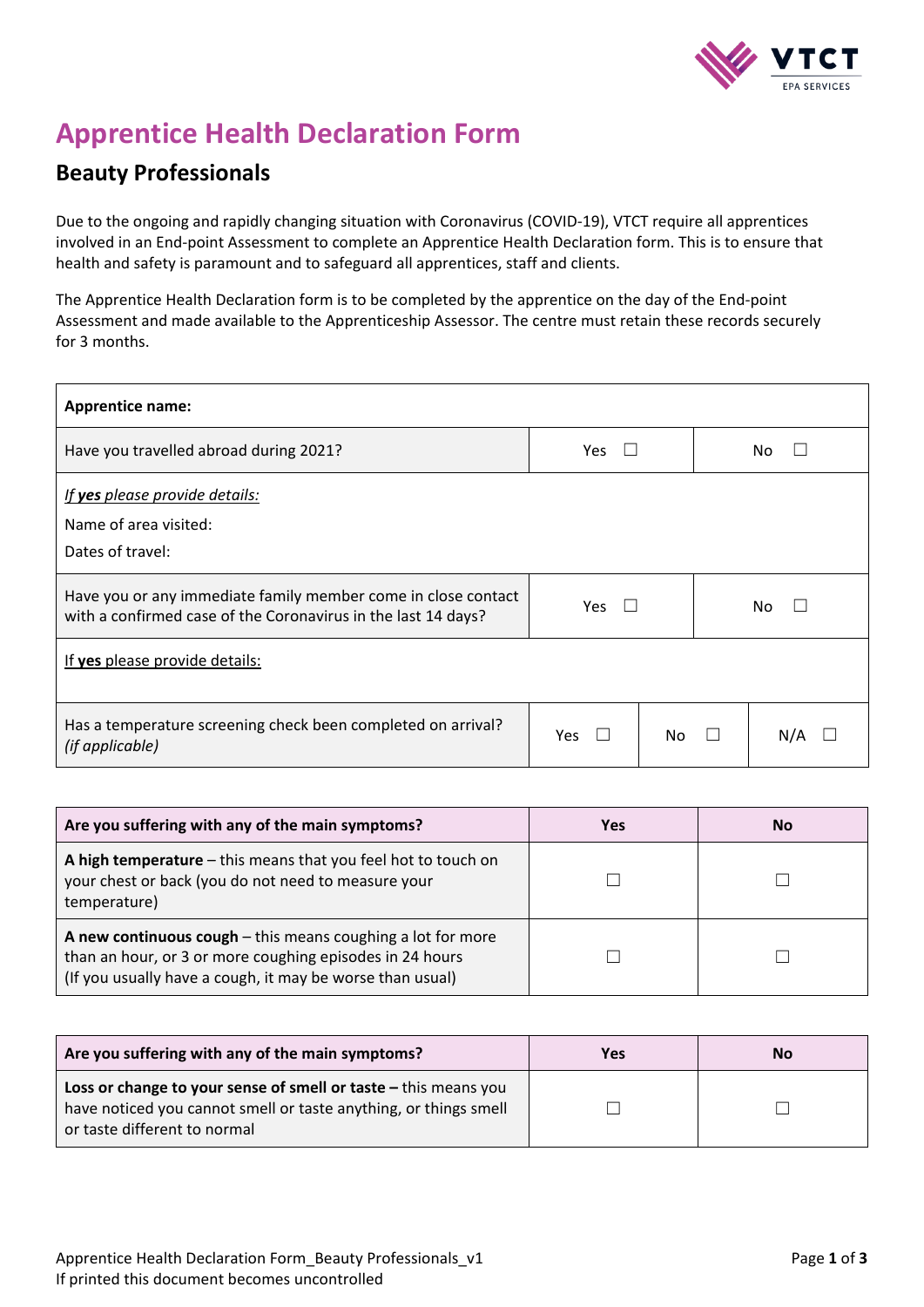

By completing this declaration, you as the apprentice acknowledges that there is still a risk of COVID-19 contamination despite the implementation of the relevant hygiene regulations and protection awareness during the End-point Assessment.

If you have answered yes to any of the above questions, the Training Provider will establish whether you are suitable to undertake your End-point Assessment.

## **I acknowledge that the information that I have provided is accurate and complete.**

| Apprentice signature: |  |
|-----------------------|--|
| Date:                 |  |
| Contact number:       |  |

### **I can confirm that the apprentice is suitable to undertake their End-point Assessment.**

| Training provider signature: |  |
|------------------------------|--|
| Date:                        |  |